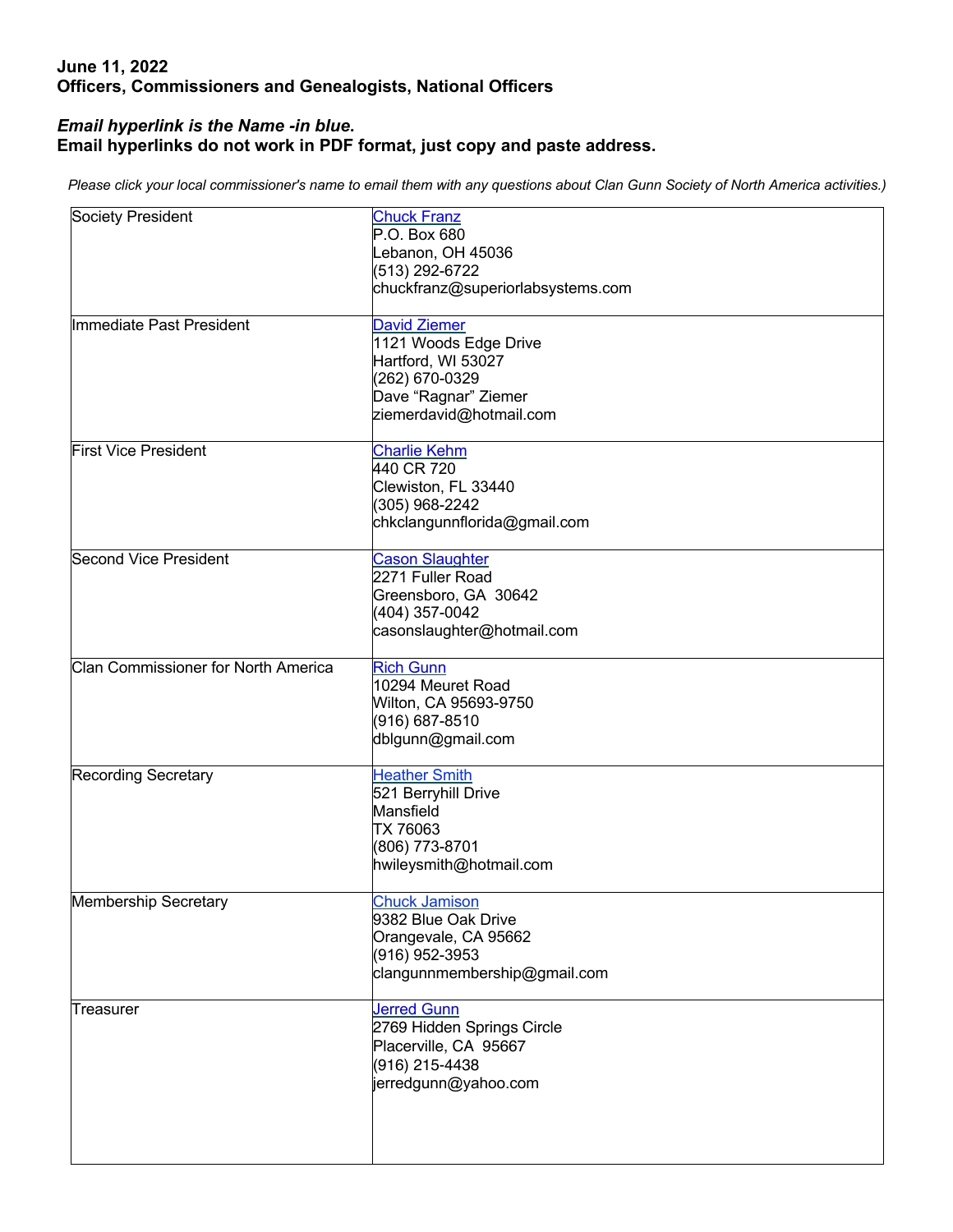| International and UK Liaison Officer                  | <b>Lin Robinson</b><br>1415 Briarcliff Rd.      |
|-------------------------------------------------------|-------------------------------------------------|
|                                                       | Shelby, NC 28152                                |
|                                                       | (704) 477-4653                                  |
|                                                       | linrobinson@carolina.rr.com                     |
| Gunn Salute Editor/Publisher                          | jän Franz                                       |
|                                                       | 9482 Paragon Mills Lane<br>Dayton, Ohio 45458   |
|                                                       | (804) 586-1923                                  |
|                                                       | Submissions: gunnsalute@gmail.com               |
| Chaplain                                              | <b>Reverend John Douglas Wiley</b>              |
|                                                       | 3323 Mesa Verde Way<br>Jacksonville, FL 32223   |
|                                                       | (904)899-3900                                   |
|                                                       | wileyjohn76@gmail.com                           |
| Historian                                             | Doug Jamison                                    |
|                                                       | 7337 Cabor Ct.<br>Orlando FL 32818              |
|                                                       | (407) 970-2067                                  |
|                                                       | CGSNA.Historian@gmail.com                       |
| Clan Piper (Eastern United States)                    | <b>Robert Larcom</b>                            |
|                                                       | 7 Harrison Dr.<br>Quarryville, PA 17566         |
|                                                       | (727) 643-3274                                  |
|                                                       | Robert@joyfulnoisebagpiping.com                 |
| Clan Piper (Western United States)                    | <b>Chuck Jamison</b><br>9382 Blue Oak Drive     |
|                                                       | Orangevale, CA 95662                            |
|                                                       | (916) 952-3953                                  |
|                                                       | oakpiper@gmail.com                              |
| Genealogists                                          |                                                 |
| <b>World Genealogist</b>                              | <b>Mike Pearson</b>                             |
| Clan Gunn                                             | 22014 County Road 850<br>Farmersville, TX 75442 |
|                                                       | (972) 843-8029                                  |
|                                                       | clangunn.wg@earthlink.net                       |
|                                                       |                                                 |
| <b>Social Media</b>                                   |                                                 |
| Official Facebook Page Administrator and<br>Webmaster | jän Franz                                       |
|                                                       | 9482 Paragon Mills Lane<br>Dayton, Ohio         |
|                                                       | (804) 586-1923                                  |
|                                                       | ravenspirit@me.com                              |
|                                                       |                                                 |
|                                                       |                                                 |
|                                                       |                                                 |
|                                                       |                                                 |
|                                                       |                                                 |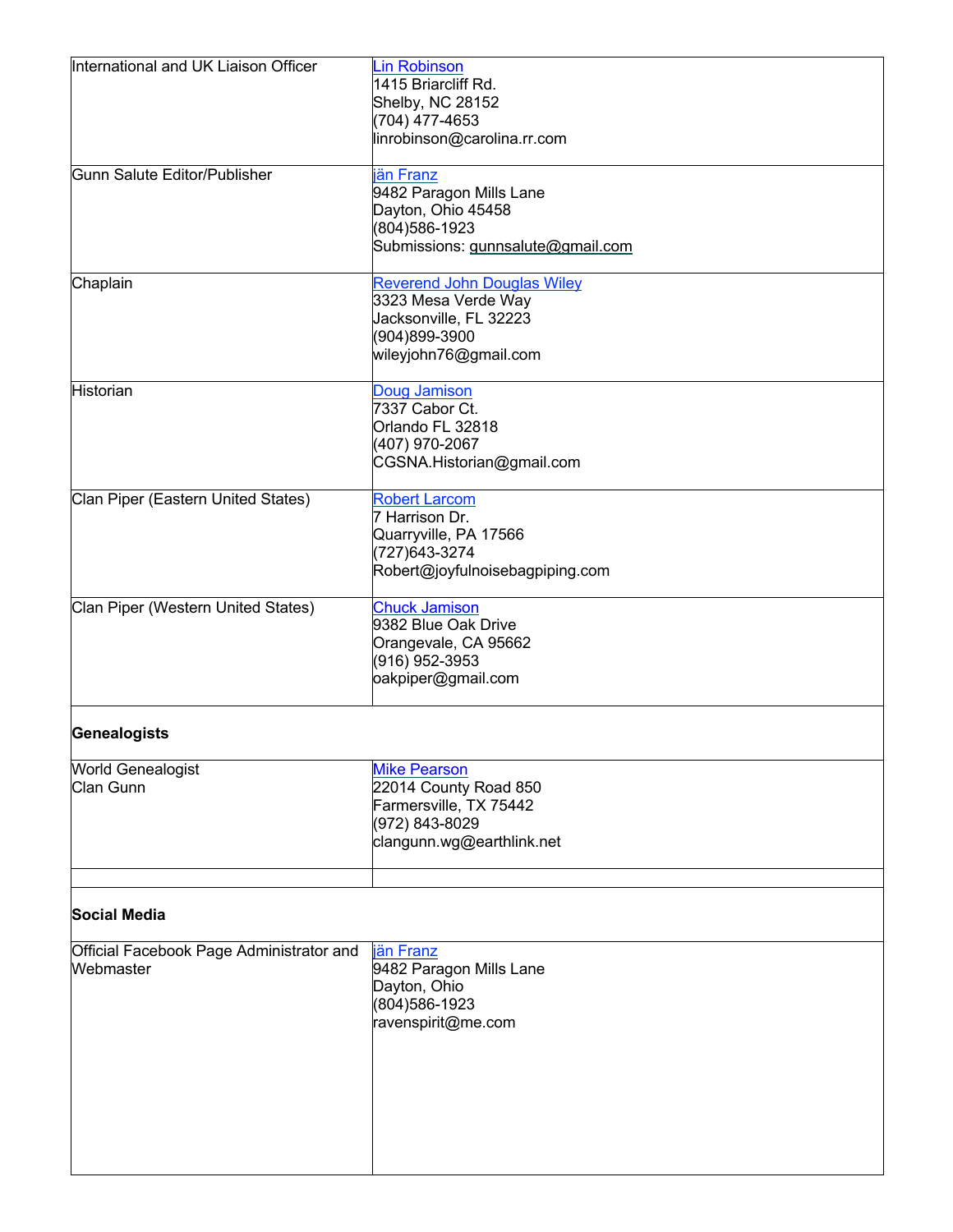| <b>Commissioners</b><br><b>Branch</b>                 |                                                                                                                                                                                                                                                                                                                                                                                                                                                                                                                                                                               |
|-------------------------------------------------------|-------------------------------------------------------------------------------------------------------------------------------------------------------------------------------------------------------------------------------------------------------------------------------------------------------------------------------------------------------------------------------------------------------------------------------------------------------------------------------------------------------------------------------------------------------------------------------|
|                                                       |                                                                                                                                                                                                                                                                                                                                                                                                                                                                                                                                                                               |
| <b>Branch 2 Florida</b>                               | <b>Charlie Kehm</b><br>Commissioner<br>440 CR 720<br>Clewiston, FL 33440<br>(305) 968-2242<br>chkclangunnflorida@gmail.com<br><b>Milt and Harriet Wilson</b><br><b>Deputy Commissioners</b><br>1529 Oak Haven Rd<br>Jacksonville FL 32207<br>(904) 723-1930<br>hecelt@aol.com<br><b>Suzie Jamieson Nazzarro</b><br><b>Deputy Commissioner</b><br>(407) 432-8591<br>snazzaroclangunn@gmail.com<br>Logan Mercadante<br><b>Deputy Commissioner</b><br>(& 2020 Panama City Games)<br>86 South Madison Drive<br>Pensacola, FL 32505<br>(850) 716-7594<br>loganmercadante@yahoo.com |
| Branch 3 Georgia                                      | <b>Cason Slaughter</b><br>Commissioner<br>2271 Fuller Road<br>Greensboro, GA 30642<br>(404) 357-0042<br>casonslaughter@hotmail.com<br><b>Gloria Slaughter</b><br>Deputy Commissioner<br>2281 Fuller Rd.<br>Greensboro, GA 30642<br>(404) 357-5944<br>Gloria@washingtongrass.com                                                                                                                                                                                                                                                                                               |
| Branch 4 Delta<br>Alabama<br>Louisiana<br>Mississippi | Vacant                                                                                                                                                                                                                                                                                                                                                                                                                                                                                                                                                                        |

٦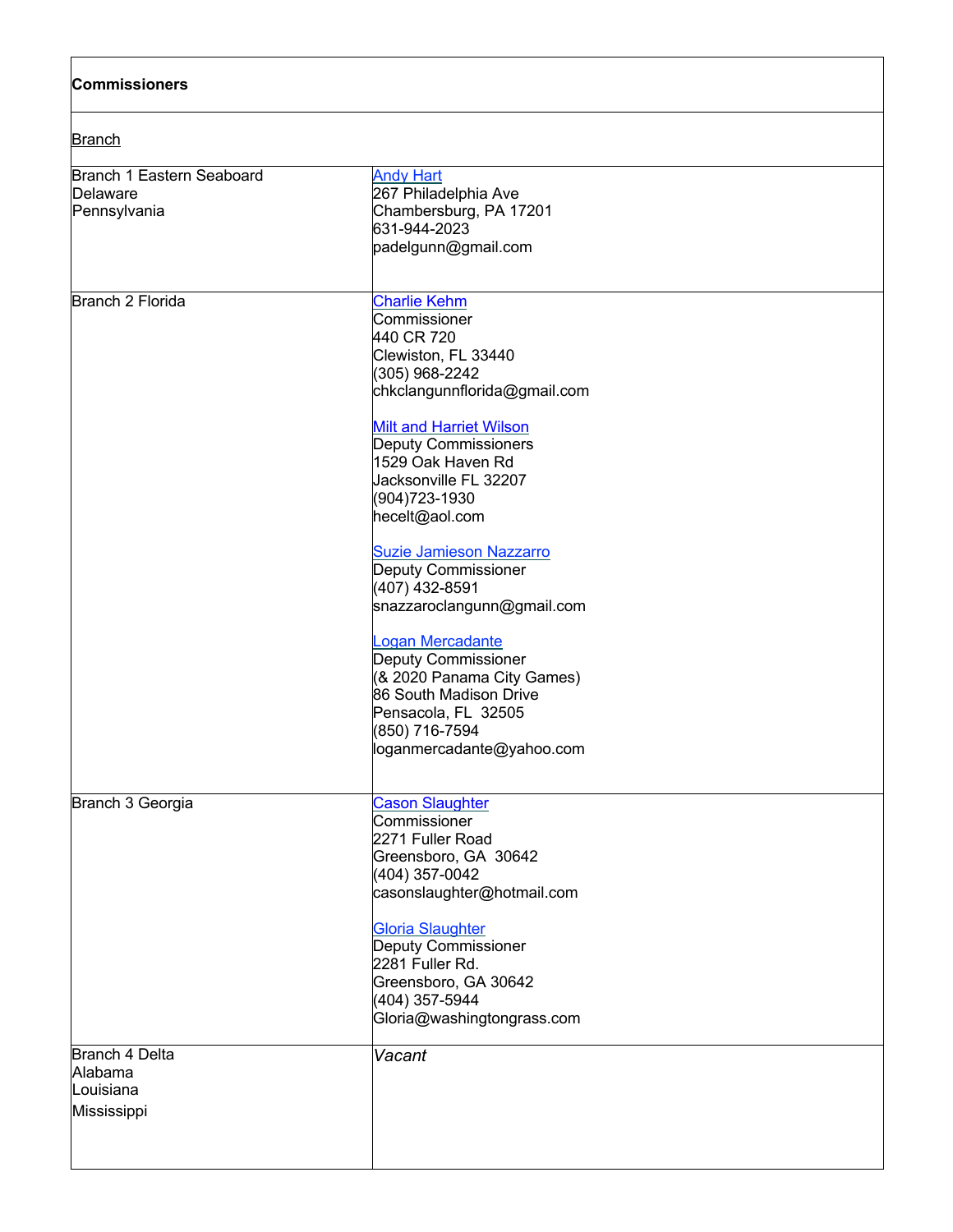| <b>Branch 5 Great Lakes</b> | <b>Gregory Gunn</b>                                   |
|-----------------------------|-------------------------------------------------------|
| Indiana                     | (Ohio)                                                |
| Michigan                    | PO Box 426                                            |
| Ohio                        | Swanton, OH 43558                                     |
|                             | (419)388-9415                                         |
|                             | MarvAMin@aol.com                                      |
| Branch 6 Texas              | <b>Heather Smith</b>                                  |
|                             | 521 Berryhill Dr                                      |
|                             | Mansfield, TX 76063                                   |
|                             | (806) 773-8701                                        |
|                             | hwileysmith@hotmail.com                               |
|                             | <b>Mike Pearson</b>                                   |
|                             | Deputy Commissioner                                   |
|                             | 22014 County Road 850                                 |
|                             | Farmersville, TX 75442                                |
|                             | (972) 842-8029                                        |
|                             | mpearson@ix.netcom.com                                |
|                             | <b>Mary Ellen Cook</b>                                |
|                             | Deputy Commissioner                                   |
|                             | 944 Prescott                                          |
|                             | Kerrville, TX 78028<br>(830) 792-4810                 |
|                             | leegrad1973@gmail.com                                 |
|                             |                                                       |
| Branch 7 Rocky Mountain     | Victoria Tillotson & Sheri Gaskins                    |
| Colorado                    | Commissioners                                         |
| Wyoming                     | coloradogunn@gmail.com                                |
|                             | Victoria "Vicki" Tillotson                            |
|                             | PO Box 421                                            |
|                             | Hugo, CO 80821                                        |
|                             | (719)760-9261                                         |
| Branch 8 South West         | John White                                            |
| Arizona                     | Commissioner (currently also covering: Moab UT)       |
| Nevada                      | PO Box 286                                            |
| <b>New Mexico</b>           | Bayfield, CO 81122                                    |
|                             | (970) 759-0652<br>freepowder1@gmail.com               |
|                             |                                                       |
|                             | <b>Leonard Junker</b>                                 |
|                             | Deputy Commissioner                                   |
|                             | 6814 S Mark Rd.                                       |
|                             | Tucson, Arizona 85757                                 |
|                             | (520) 661-4515<br>ClanGunnTucson@gmail.com            |
|                             |                                                       |
|                             | Former Commissioners:<br><b>Veil and Jobeth Fjell</b> |
|                             | PO Box 1306<br>Taylor, AZ 85939                       |
|                             | (480) 489-9816 (Neil)<br>(602) 810-4170 (Jobeth)      |
|                             | wjhf723@gmail.com                                     |
|                             |                                                       |
| (8) North District          | Vacant                                                |
| Montana<br>Utah             |                                                       |
|                             |                                                       |
|                             |                                                       |
|                             |                                                       |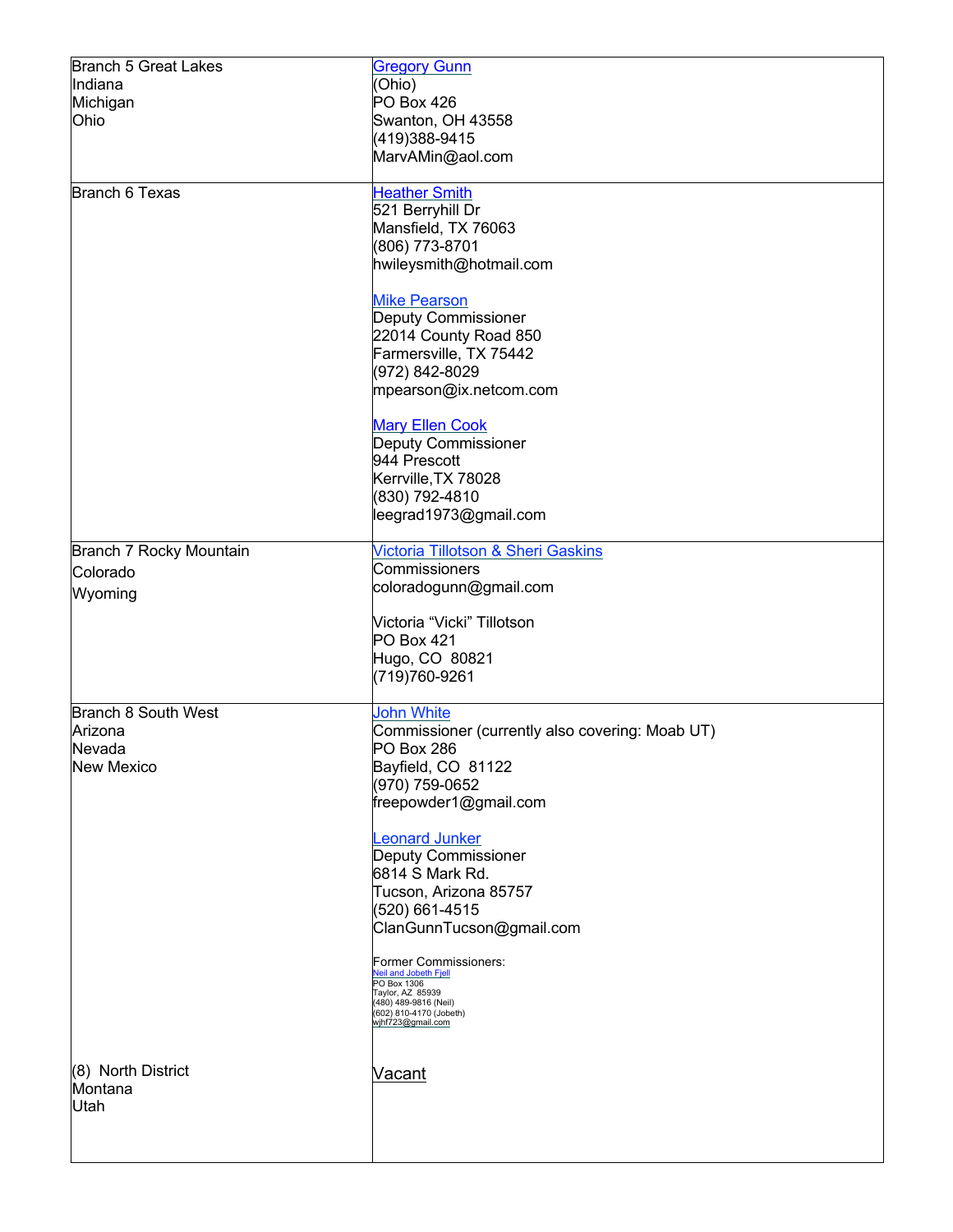| Branch 9 Northwestern<br>Alaska<br>Oregon<br>Washington<br>Idaho | Dr Mark Manning<br>1002 East Seattle Ave<br>Ellensburg, WA 98926<br>d2s_studio@yahoo.com<br>509 607-3863<br><b>Shawn McWilliams</b><br><b>Deputy Commissioner</b>                                                      |
|------------------------------------------------------------------|------------------------------------------------------------------------------------------------------------------------------------------------------------------------------------------------------------------------|
|                                                                  | 2029 S Hilton Street<br>Boise, ID 83705<br>(208) 440-9115<br>clangunnofidaho@yahoo.com                                                                                                                                 |
| Branch 10 Northern California<br>Fresno to Oregon Border         | <b>Chuck Jamison</b><br>9382 Blue Oak Drive<br>Orangevale, CA 95662<br>(916) 952-3953<br>oakpiper@gmail.com<br><b>Jerred Gunn</b><br><b>Deputy Commissioner</b><br>2769 Hidden Springs Circle<br>Placerville, CA 95667 |
|                                                                  | (916) 215-4438<br>jerredgunn@yahoo.com                                                                                                                                                                                 |
|                                                                  | <b>Roger Wilson</b><br><b>Deputy Commissioner</b><br>5419 West Mesa<br>Fresno, CA 93722<br>(559) 916-6111<br>Esqwilson@msn.com                                                                                         |
|                                                                  | (See Below)<br><b>Michelle Beagle</b><br><b>Deputy Commissioner</b><br>1900 Highway One, Space 99<br>Moss Landing, CA 95039<br>(831) 594-1203<br>groo8@aol.com                                                         |
|                                                                  | <b>Debra Smith</b><br>Deputy Commissioner<br>17539 Vierra Canyon Rd.,<br>Suite A-296<br>Prunedale, CA 93907.<br>(831) 261-8959<br>djamesonsmith@gmail.com                                                              |
| Branch 11 Southern California<br><b>Mexican Border to Fresno</b> | Kris L. Wilson<br>25520 Via Desca<br>Valencia, CA 91355<br>(661) 212-2535<br>Cameramankris@gmail.com                                                                                                                   |
| Branch 12 Southern Prairies<br>Arkansas<br>Missouri              | Vacant                                                                                                                                                                                                                 |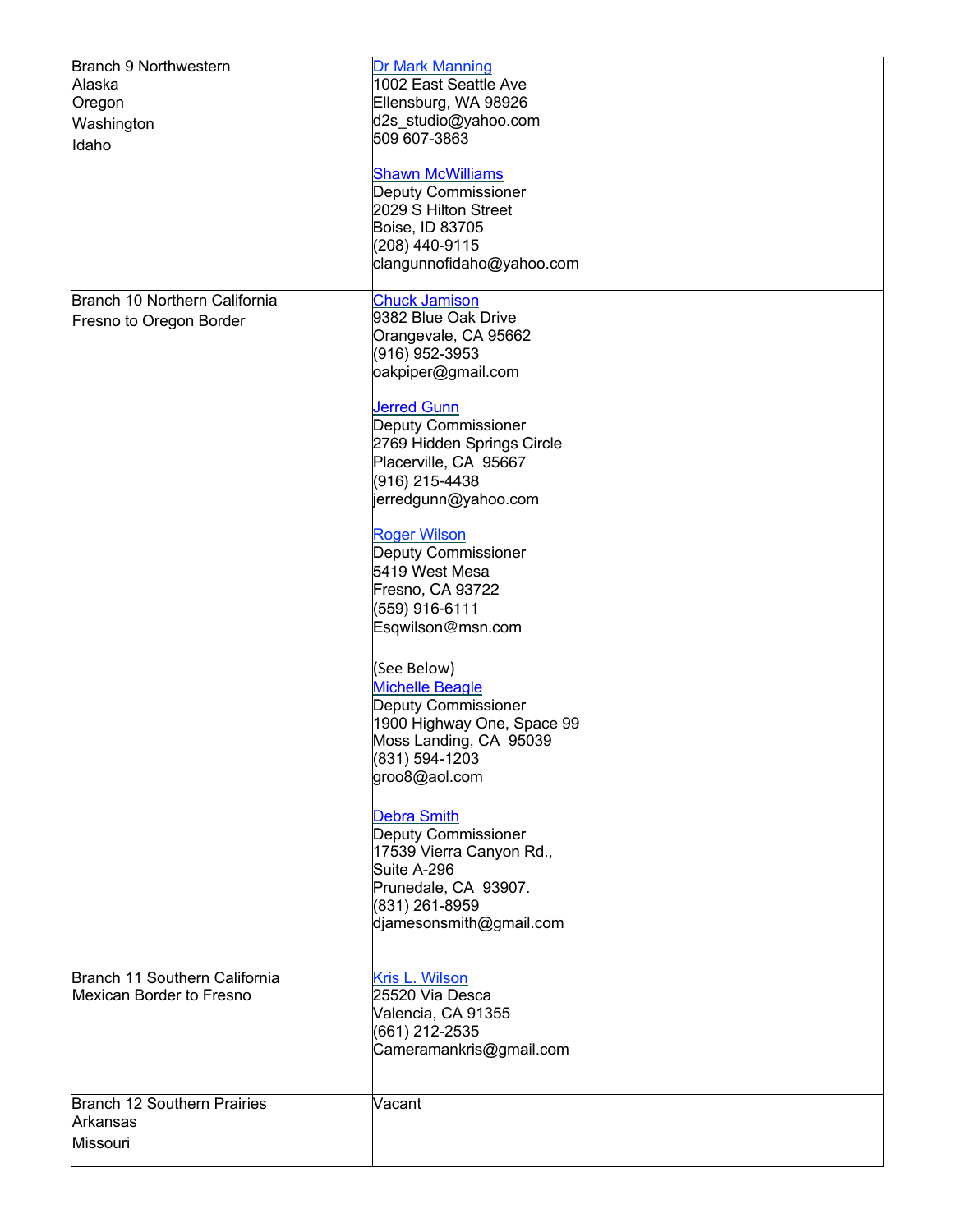| Branch 14 Yankee               | <b>Stephen R. Olsen</b>                             |
|--------------------------------|-----------------------------------------------------|
| Connecticut                    | 1744 Main Street                                    |
| Massachusetts                  | Concord, MA 01742                                   |
| Maine                          | Home: (978) 369-4373                                |
| New Hampshire                  | Cell: (617) 943-2271                                |
| Rhode Island                   | GunnShaw@aol.com                                    |
| Vermont                        |                                                     |
|                                |                                                     |
| Branch 15 Boone Country        | <b>Gregory Gunn</b>                                 |
| Kentucky                       | PO Box 426                                          |
| <b>West Virginia</b>           | Swanton, OH 43558                                   |
|                                | (419)388-9415                                       |
|                                | marvamin@aol.com                                    |
| Branch 15. 1 Volunteer State   | <b>Justin Mann</b>                                  |
|                                | 2617 .5 E Center St                                 |
| lTennessee                     | Apt. 1                                              |
|                                | Kingsport, TN 37664                                 |
|                                | (843) 513-3515                                      |
|                                | justinalicmann@yahoo.com                            |
|                                |                                                     |
| Branch 15.2 Southern Highlands | <b>Cameron Horne</b>                                |
| North Carolina                 | 168 Grayson Park Rd.                                |
| South Carolina                 | Statesville, NC 28625                               |
|                                | 704-253-9665                                        |
|                                | Okami1889@gmail.com                                 |
|                                |                                                     |
| Branch 16 Empire               | <b>Tim Nelson</b>                                   |
| New Jersey                     | 29 Fremont Street                                   |
| <b>New York</b>                | Tonawanda, NY 14150                                 |
|                                | (716) 440-8463                                      |
|                                | ctnelson312@roadrunner.com                          |
| Branch 17 Western Prairies     | Vacant                                              |
| Kansas                         |                                                     |
| Nebraska                       |                                                     |
| Oklahoma                       |                                                     |
|                                |                                                     |
| Branch 18 Paradise             | <b>Chuck Jamison</b>                                |
| Hawaii                         | 9382 Blue Oak Drive                                 |
|                                | Orangevale, CA 95662                                |
|                                | (916) 952-3953                                      |
|                                | clangunnmembership@gmail.com                        |
| Branch 19 Chesapeake           |                                                     |
| District of Columbia           | <b>Allen and Kim Robinson</b><br>(Co-Commissioners) |
| Maryland                       | 120 Barefoot Ridge Rd                               |
| Virginia                       | Fancy Gap, VA 24328                                 |
|                                | (276) 266-6214                                      |
|                                | bareft2@centurylink.net                             |
|                                |                                                     |
|                                |                                                     |
|                                |                                                     |
|                                |                                                     |
|                                |                                                     |
|                                |                                                     |
|                                |                                                     |
|                                |                                                     |
|                                |                                                     |
|                                |                                                     |
|                                |                                                     |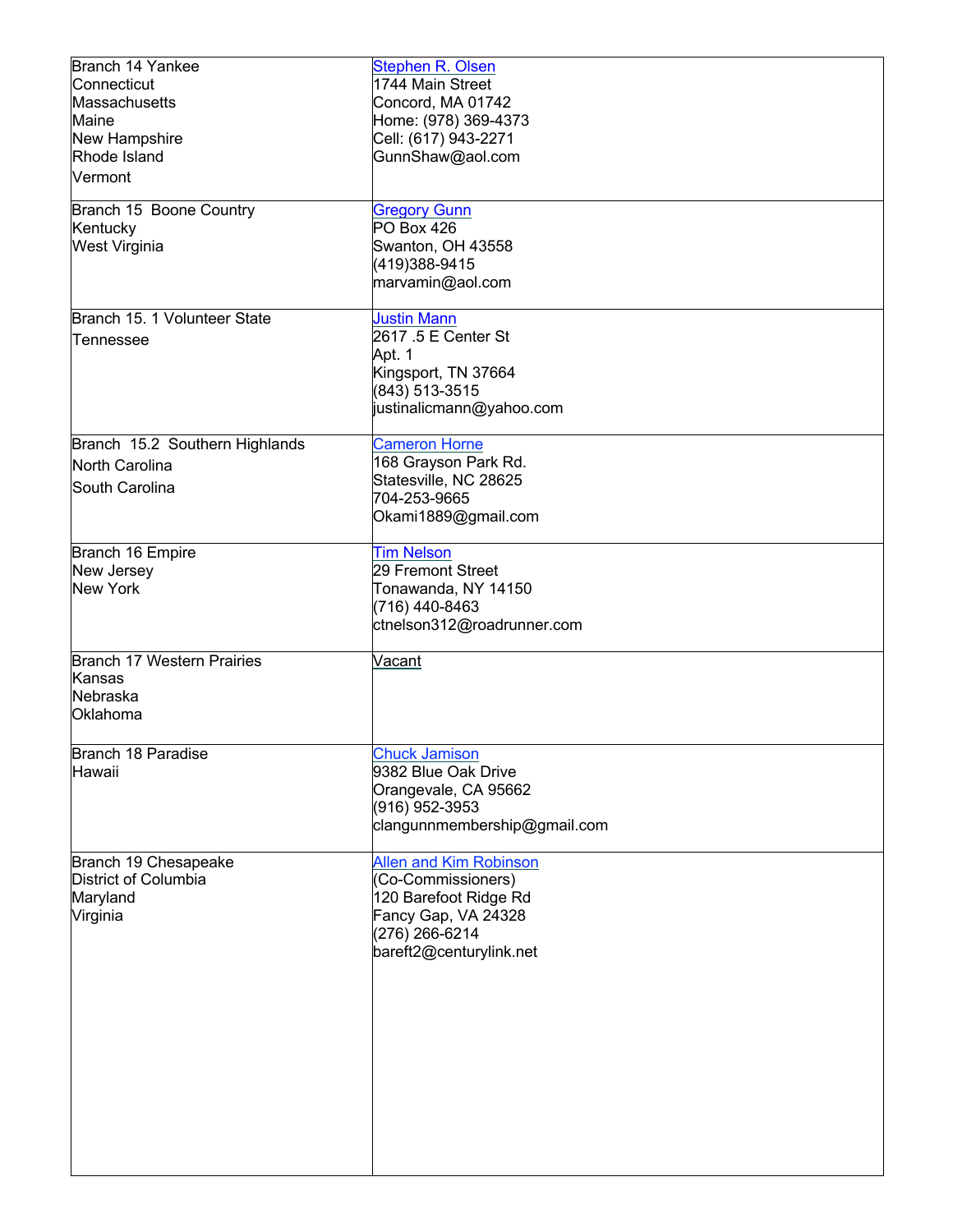| Branch 20 Viking              | <b>David Ziemer</b>                       |
|-------------------------------|-------------------------------------------|
| lowa                          | 1121 Woods Edge Drive                     |
| Minnesota                     | Hartford, WI 53027                        |
| North Dakota                  | (262) 670-0329                            |
| South Dakota                  | ziemerdavid@hotmail.com                   |
|                               |                                           |
|                               | <b>Andrew Martin</b>                      |
|                               | Deputy Commissioner                       |
|                               | 6975 Lark Ave                             |
|                               | Hartford, WI 53027                        |
|                               | (414) 916-1242                            |
|                               | sharkin66@yahoo.com                       |
|                               |                                           |
| Branch 21 Western Great Lakes | <b>Jeff Growel</b>                        |
| <b>Illinois</b>               | 263 Hartford Road                         |
| Wisconsin                     | Slinger, WI 53086                         |
|                               | (414) 315-4003                            |
|                               | nordicscots@gmail.com                     |
|                               |                                           |
|                               | <b>Jon Yuds</b>                           |
|                               | Deputy Commissioner                       |
|                               | 1800 Shepherd Ct                          |
|                               | Apt 326                                   |
|                               | Waukesha, WI 53186                        |
|                               | (414) 412-7481                            |
|                               | jyuds0521@gmail.com                       |
|                               |                                           |
| Branch 22 Eastern Canada      | <b>Ted and Louise Gunn</b>                |
| <b>New Brunswick</b>          | <b>Co-Commissioners</b>                   |
| Newfoundland and Labrador     | 10485 Rue Vanier                          |
| Ontario                       | Quebec QC, Canada                         |
| Prince Edward Island (PE)     | G2B3N4                                    |
| Quebec                        | (418) 842-6563                            |
| Nova Scotia                   | gunn@upc.qc.ca                            |
|                               |                                           |
|                               | lan S. Gunn                               |
|                               | Deputy Commissioner,                      |
|                               | Eastern Canada Branch, Maritime Provinces |
|                               | 5 Henderson Avenue                        |
|                               |                                           |
|                               | Riverview NB, Canada, E1B 3P1             |
|                               | (506) 386-5872                            |
|                               | isgnn@yahoo.ca                            |
|                               |                                           |
|                               | <b>Rev. Colin Swan</b>                    |
|                               | Deputy Commissioner                       |
|                               | <b>Box 356</b>                            |
|                               | 6332 Ainslie Avenue                       |
|                               | Comber ON, CA                             |
|                               | <b>N0P 1J0</b>                            |
|                               | (519) 687-2167                            |
|                               | rev.c.swan@sympatico.ca                   |
|                               |                                           |
| Branch 23 Central Canada      | <b>Not Currently Active</b>               |
| Alberta,                      |                                           |
| Manitoba,                     |                                           |
| Saskatchewan                  |                                           |
|                               |                                           |
|                               |                                           |
|                               |                                           |
|                               |                                           |
|                               |                                           |